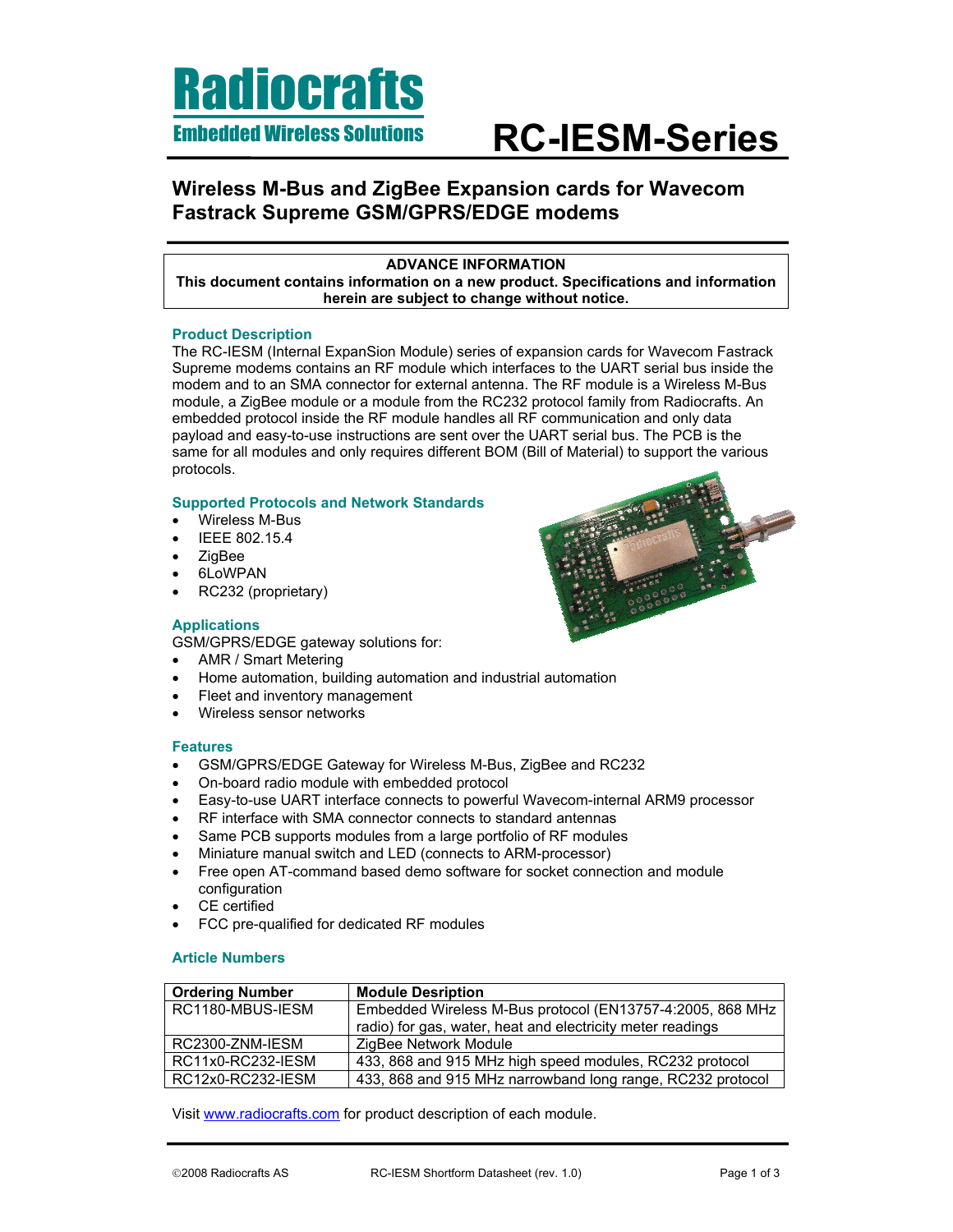

# Embedded Wireless Solutions RC-IESM-Series

### Functional Layout

The ARM9 processor connects to the IESM board via a 50-pin GPC, General Purpose Connector, mounted on the secondary side of the board. The antenna connector is a standard SMA connector.



#### Antenna connection

A quarterwave antenna can be directly connected to the SMA antenna connector. If the modem is placed in environments where RF performance is reduced, an external antenna can be connected via a coaxial cable to the SMA connector.

### Wavecom modem embedded resources and tools

| MCU:      | ARM9 32 bit, 26-104 MHz core                                                                                                                                                |
|-----------|-----------------------------------------------------------------------------------------------------------------------------------------------------------------------------|
| IDE:      | Open AT IDE, Integrated Development Environment, where applications can<br>be written, compiled, downloaded and monitored through the debugging<br>phase of the development |
| Software: | Standard ANSI C, Open AT built on Eclipse, a fully integrated tool chain<br>encompassing CDT, Terminal Emulator, Target Monitor, Compiler,<br>Downloader and Supervisor     |

#### Demonstration firmware and source code availability

Demonstration software for enabling a socket connection for transparent GPRS payload transfer, and for enabling RF modem configuration, is available from Radiocrafts and Asvito, www.asvito.no.